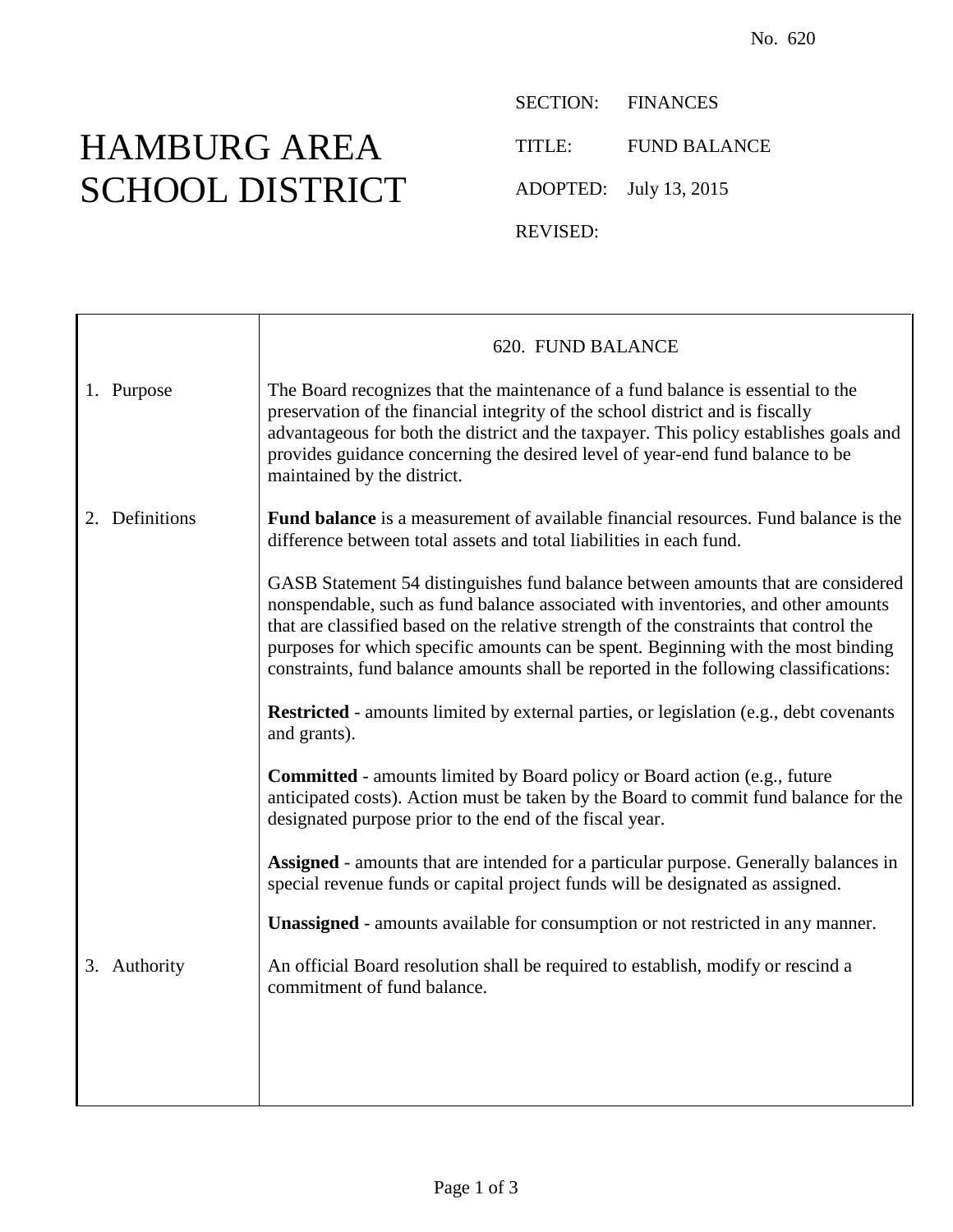| 4. Guidelines                         | The school district will strive to maintain an unassigned general fund balance of not<br>less than three percent $(3%)$ and not more than eight percent $(8%)$ of the budgeted<br>expenditures for that fiscal year.                                                                                                                                                                                                                                                                                                                                                                                               |
|---------------------------------------|--------------------------------------------------------------------------------------------------------------------------------------------------------------------------------------------------------------------------------------------------------------------------------------------------------------------------------------------------------------------------------------------------------------------------------------------------------------------------------------------------------------------------------------------------------------------------------------------------------------------|
|                                       | If the unassigned portion of the fund balance falls below the threshold of three<br>percent (3%) of budgeted expenditures, the Board will pursue options for increasing<br>revenues and decreasing expenditures, or a combination of both until three percent<br>(3%) is attained. If the unassigned portion of the fund balance exceeds eight percent<br>(8%) of budgeted expenditures, the Board may utilize a portion of the fund balance<br>by appropriating excess funds for expenditures. The goal shall be to use any excess<br>fund balance for nonrecurring expenditures; not for normal operating costs. |
|                                       | <b>Use Of Fund Balance</b>                                                                                                                                                                                                                                                                                                                                                                                                                                                                                                                                                                                         |
|                                       | The restricted fund balance shall be reduced to the extent that the underlying reason<br>for the restriction has been eliminated.                                                                                                                                                                                                                                                                                                                                                                                                                                                                                  |
|                                       | If the district experiences an excess of expenditures over revenues for a given fiscal<br>year, the fund balance shall be consumed in the following order:                                                                                                                                                                                                                                                                                                                                                                                                                                                         |
|                                       | 1. Restricted fund balance to the extent that expenditures related to the restriction<br>contributed to the excess of expenditures over revenues.                                                                                                                                                                                                                                                                                                                                                                                                                                                                  |
|                                       | 2. Committed fund balance to the extent that expenditures related to the<br>commitment contributed to the excess of expenditures over revenues. If a plan<br>for periodic use of committed fund balance is reviewed and approved by the<br>Board, the committed fund balance will not be reduced by more than the amount<br>designated in the plan.                                                                                                                                                                                                                                                                |
|                                       | 3. Assigned fund balance to the extent that expenditures related to the assignment<br>contributed to the excess of expenditures over revenues.                                                                                                                                                                                                                                                                                                                                                                                                                                                                     |
|                                       | Unassigned fund balance for any remaining excess of expenditures over<br>4.<br>revenues.                                                                                                                                                                                                                                                                                                                                                                                                                                                                                                                           |
| Delegation of<br>5.<br>Responsibility | The Business Manager may assign fund balance for items deemed appropriate at any<br>time prior to the issuance of the audited financial statements for a given year.                                                                                                                                                                                                                                                                                                                                                                                                                                               |
|                                       | The Business Manager shall be responsible for the enforcement of this policy.                                                                                                                                                                                                                                                                                                                                                                                                                                                                                                                                      |
|                                       |                                                                                                                                                                                                                                                                                                                                                                                                                                                                                                                                                                                                                    |
|                                       |                                                                                                                                                                                                                                                                                                                                                                                                                                                                                                                                                                                                                    |